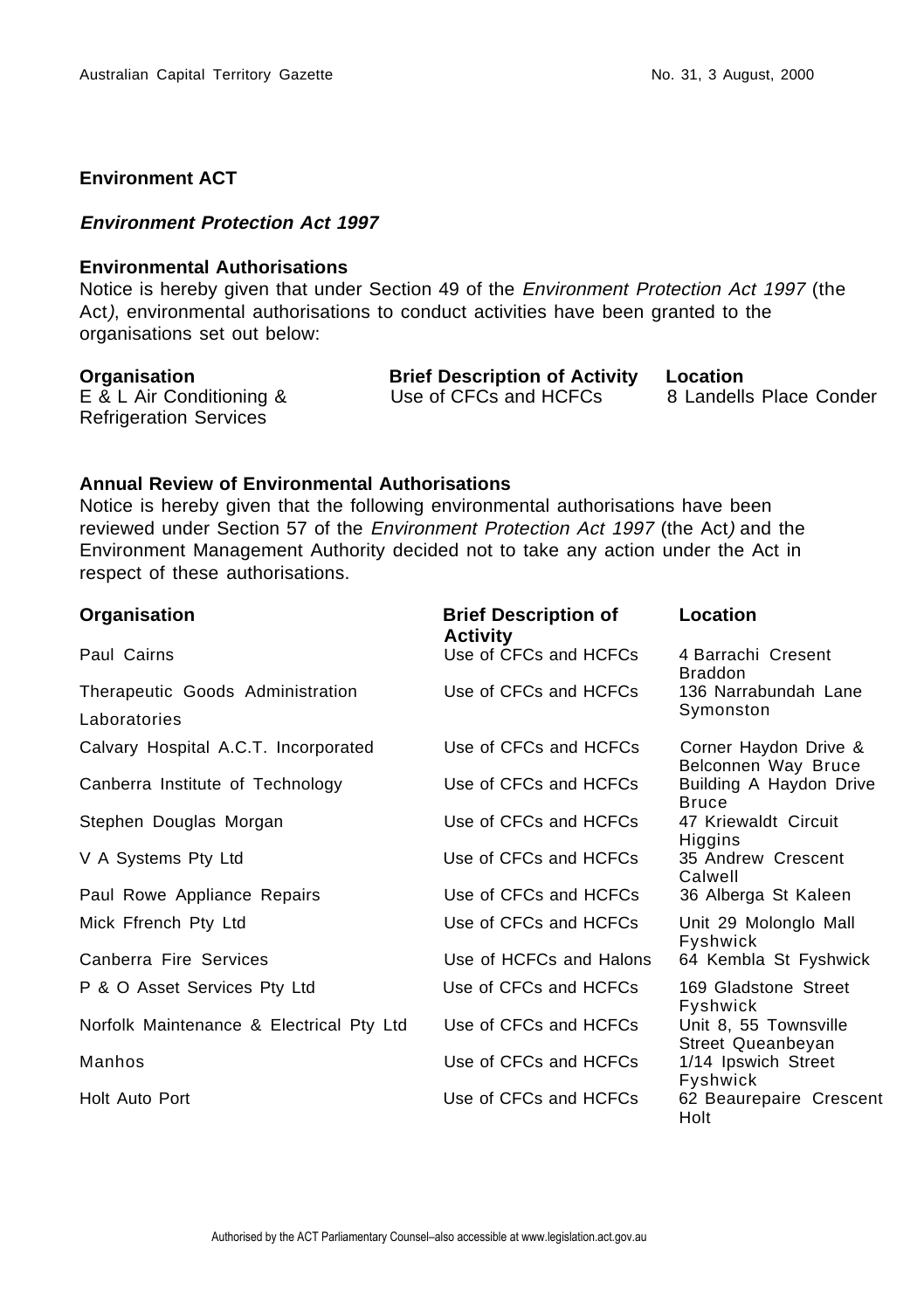Capital Air Pty Ltd Use of CFCs and HCFCs 29 Isa Street Fyshwick Rolfe Motor Corp No 1 (Rolfe Classic) Use of CFCs and HCFCs 2 Botany Street Belconnen Brian Pollock Motors Pty Ltd Use of CFCs and HCFCs 174 Melrose Drive Phillip Spyglass Pty Ltd (Shepherd Ford) Use of CFCs and HCFCs Cnr. Cohen & Josephson

National Capital Motors Mitsubishi Use of CFCs and HCFCs 38 Mort Street Braddon Tuggeranong Auto Electrics Use of CFCs and HCFCs Cnr Soward Way &

Caldipp Pty Ltd (Slaven Mazda) Use of CFCs and HCFCs 152 Melrose Drive Phillip Lyle Simpson Use of CFCs and HCFCs 41 Meeson Street

National Capital Motors **National Capital Motors** Use of CFCs and HCFCs Josephson Street

Delta Air Conditioning & Heating Use of CFCs and HCFCs

Specialised Tuning Services Use of CFCs and HCFCs 20 Grenville Court Phillip Giralang Service Station Use of CFCs and HCFCs Canopus Crescent

Canberra Refrigeration Services Use of CFCs and HCFCs 13 Duncan Street Torrens Mayner & Cochran Pty Ltd Use of CFCs and HCFCs 20 Isa Street Fyshwick Coolah Refrigeration Use of CFCs and HCFCs 13 Vasey Crescent

Peter Tallarida Refrigeration Use of CFCs and HCFCs

Joint House Department The Use of CFCs and HCFCs Parliament House Parkes The Battery Terminal Use of CFCs and HCFCs Wiseman Street Jamison ACT Airconditioning & Refrigeration Services Australian Sports Commission Use of CFCs and HCFCs Leverrier Crescent Bruce Everlast Battery Service Use of CFCs and HCFCs 27-29 Kembla Street Starmex Pty Ltd **CFCS** Use of CFCs and HCFCs 19 Backhouse Street

# **Organisation Brief Description of Activity**<br>Use of CFCs and HCFCs

Rolfe Mitsubishi - Mazda **Name Street** Use of CFCs and HCFCs Josephson Street

Use of CFCs and HCFCs 23 Sturt Avenue

Canberra Toyota **Canberra** Toyota **CRICS** Use of CFCs and HCFCs

### **Location**

Streets Belconnen Anketell Street Greenway Premier Instruments Use of CFCs and HCFCs 7 Badham Street Dickson Belconnen Chisholm Belconnen<br>45 Tennant Street Fyshwick Giralang Campbell<br>180 Goyder Street Narrabundah Narrabundah

> Fyshwick Latham<br>1 Josephson Street Belconnen